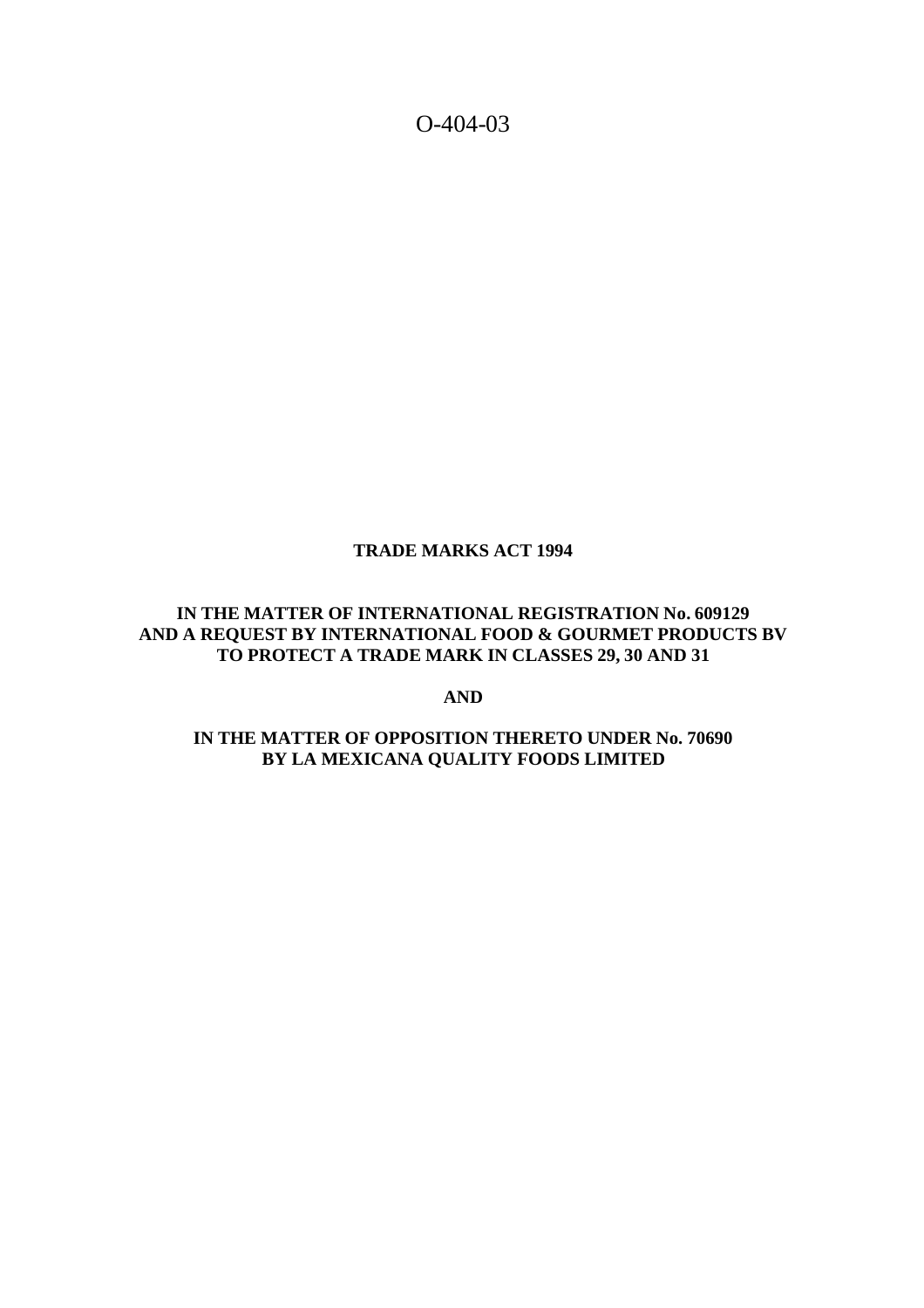### **TRADE MARKS ACT 1994**

**IN THE MATTER OF International Registration No. 609129 and a request by International Food & Gourmet Products BV to protect a Trade Mark in Classes 29, 30 and 31**

**and**

**IN THE MATTER OF Opposition thereto under No. 70690 by La Mexicana Quality Foods Limited**

#### **BACKGROUND**

1. On 24 November 1999 International Food & Gourmet Products B.V., on the basis of a Benelux registration, requested protection in the United Kingdom for the following mark:



2. The United Kingdom Trade Marks Registry considered that the request satisfied the requirements for protection in accordance with Article 3 of the Trade Marks (International Registration) Order 1996 and particulars of the international registration were published in accordance with Article 10 including the following clause:

"The applicant claims the colours green, different shades of orange, brown, yellow and black as an element of the mark."

3. The application covers the following specification of goods in Classes 29, 30 and 31 respectively:

Meat, fish, poultry and game; meat extracts; preserved, dried and cooked fruits and vegetables; jellies, jams, compotes; eggs, milk and milk products; edible oils and fats.

Coffee, tea, cocoa, sugar, rice, tapioca, sago, coffee substitutes; flour and preparations made from cereals, bread, pastry and confectionery, edible ice; honey, molasses; yeast, baking powder; salt, mustard; vinegar, sauces (condiments); spices; cooling ice.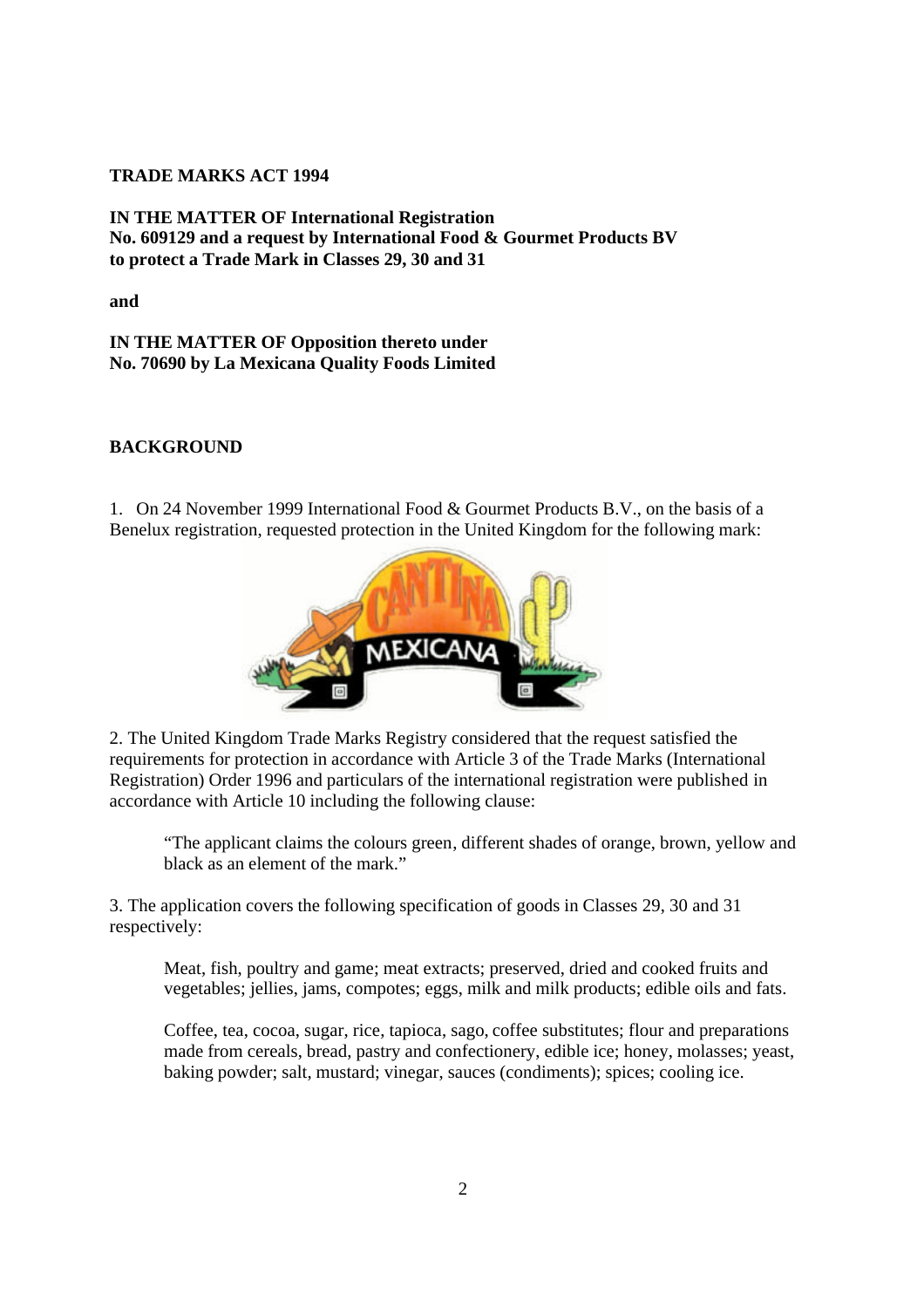Agricultural, horticultural and forestry products and grains, not included in other classes; live animals; fresh fruit and vegetables; natural seeds, plants and flowers; animal feed, malt.

4. On 18 October 2001 La Mexicana Quality Foods Limited filed notice of opposition to the conferring of protection on this international registration. They are the proprietors of the following registrations:

| No.     | <b>Mark</b>        | <b>Class</b> | Specification                                                                                                                                                                                                                                                                                                                                                                                                                                                                                                                                                                                                                                                                                                                                                                                                                                    |
|---------|--------------------|--------------|--------------------------------------------------------------------------------------------------------------------------------------------------------------------------------------------------------------------------------------------------------------------------------------------------------------------------------------------------------------------------------------------------------------------------------------------------------------------------------------------------------------------------------------------------------------------------------------------------------------------------------------------------------------------------------------------------------------------------------------------------------------------------------------------------------------------------------------------------|
| 1477556 | EXICANA            | 30           | Milled corn, corn flour, corn meal;<br>milled maize, maize flour, maize meal;<br>flour for foods; milling products for<br>flour; cereal preparations, farinaceous<br>foods, farinaceous food pastes; tortilla<br>chips and tortilla, whether of maize or<br>wheat flour, fried or unfried, for use<br>instead of bread or as a wrapper or<br>container for fillings; wheat flour;<br>pancakes, biscuits, cake, bread;<br>prepared meals or individual dishes;<br>pastries, pastry; tarts; pizzas; pies;<br>meat pies; pasties; patties; dumplings;<br>puddings; fudge; caramels; syrups;<br>condiments; sauces; seasoning;<br>peppers for seasoning; milk based<br>gruel; ice cream, edible ices; sherbets;<br>vanilla; all included in Class 30, and<br>all originating from Mexico or made to<br>Mexican recipes or being in Mexican<br>style. |
| 1578949 |                    | 29           | Cooked, dried, preserved, chilled and<br>frozen fruit and vegetables; fruit pulp;<br>fruit salads; vegetable salads; tomato<br>puree; soup preparations; bouillon and<br>bouillon concentrates; fish and meat;<br>poultry; dairy products; prepared nuts;<br>edible fats and oils; eggs; all<br>originating from Mexico or made to<br>Mexican recipes or being in Mexican<br>style; all included in Class 29.                                                                                                                                                                                                                                                                                                                                                                                                                                    |
| 2125798 | <b>LA MEXICANA</b> | 29           | Cooked, dried, preserved, chilled and<br>frozen fruit and vegetables; fruit pulp;<br>fruit salads; vegetable salads; tomato<br>puree; soup preparations; bouillon and<br>bouillon concentrates; fish and meat;                                                                                                                                                                                                                                                                                                                                                                                                                                                                                                                                                                                                                                   |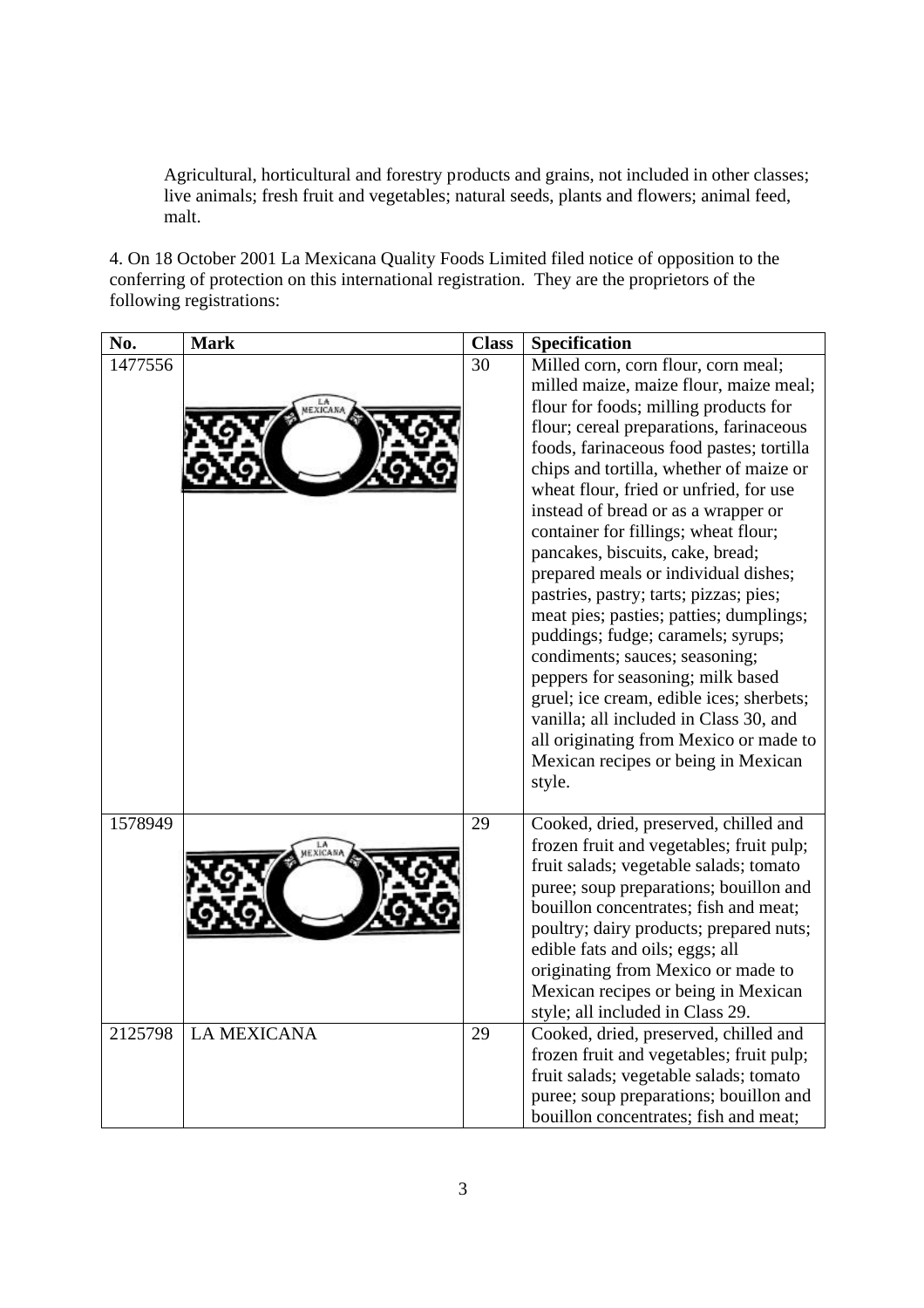|  |    | poultry; dairy products; prepared nuts;<br>edible fats and oils; eggs; all<br>originating from Mexico or made to |
|--|----|------------------------------------------------------------------------------------------------------------------|
|  |    | Mexican recipes or being in Mexican                                                                              |
|  |    | style.                                                                                                           |
|  | 30 | Milled corn, corn flour, corn meal;                                                                              |
|  |    | milled maize, maize flour, maize meal;                                                                           |
|  |    | flour for foods; milling products for                                                                            |
|  |    | flour; cereal preparations, farinaceous                                                                          |
|  |    | foods, farinaceous food pastes; tortilla                                                                         |
|  |    | chips and tortilla, whether of maize or                                                                          |
|  |    | wheat flour, fried or unfried, for use                                                                           |
|  |    | instead of bread or as a wrapper or                                                                              |
|  |    | container for fillings; wheat flour;                                                                             |
|  |    | pancakes, biscuits, cake, bread;                                                                                 |
|  |    | prepared meals or individual dishes;                                                                             |
|  |    | pastries, pastry; tarts; pizzas; pies;                                                                           |
|  |    | meat pies; pasties; patties; dumplings;                                                                          |
|  |    | puddings; fudge; caramels; syrups;                                                                               |
|  |    | condiments; sauces; seasoning;                                                                                   |
|  |    | peppers for seasoning; milk based                                                                                |
|  |    | gruel; ice cream, edible ices; sherbets;                                                                         |
|  |    | vanilla; all originating from Mexico or                                                                          |
|  |    | made to Mexican recipes or being in                                                                              |
|  |    | Mexican style.                                                                                                   |

5. The opponents say that the words LA MEXICANA feature prominently in their marks and that the applied for mark, which incorporates the word MEXICANA, is similar. They also suggest that the applicants' goods are, in large measure at least, either identical or similar to those of the above registrations. They conclude that there is a likelihood of confusion and the applied for mark would offend the provisions of Section 5(2)(b) of the Act.

6. In the event that any of the goods are considered dissimilar ("agricultural, horticultural and forestry products and grains; live animals; natural seeds, plants and flowers; animal feed, malt" in Class 31 are mentioned) then it is said that the request for protection should be refused under Section 5(3) of the Act having regard to the reputation enjoyed by the opponents' marks.

7. Finally, there is a claim under Section 5(4)(a) having regard to the reputation and use claimed by the opponents since 1992 in respect of foodstuffs.

8. The applicants filed a counterstatement denying the above grounds and putting the opponents to proof of their claims.

9. Both sides ask for an award of costs in their favour.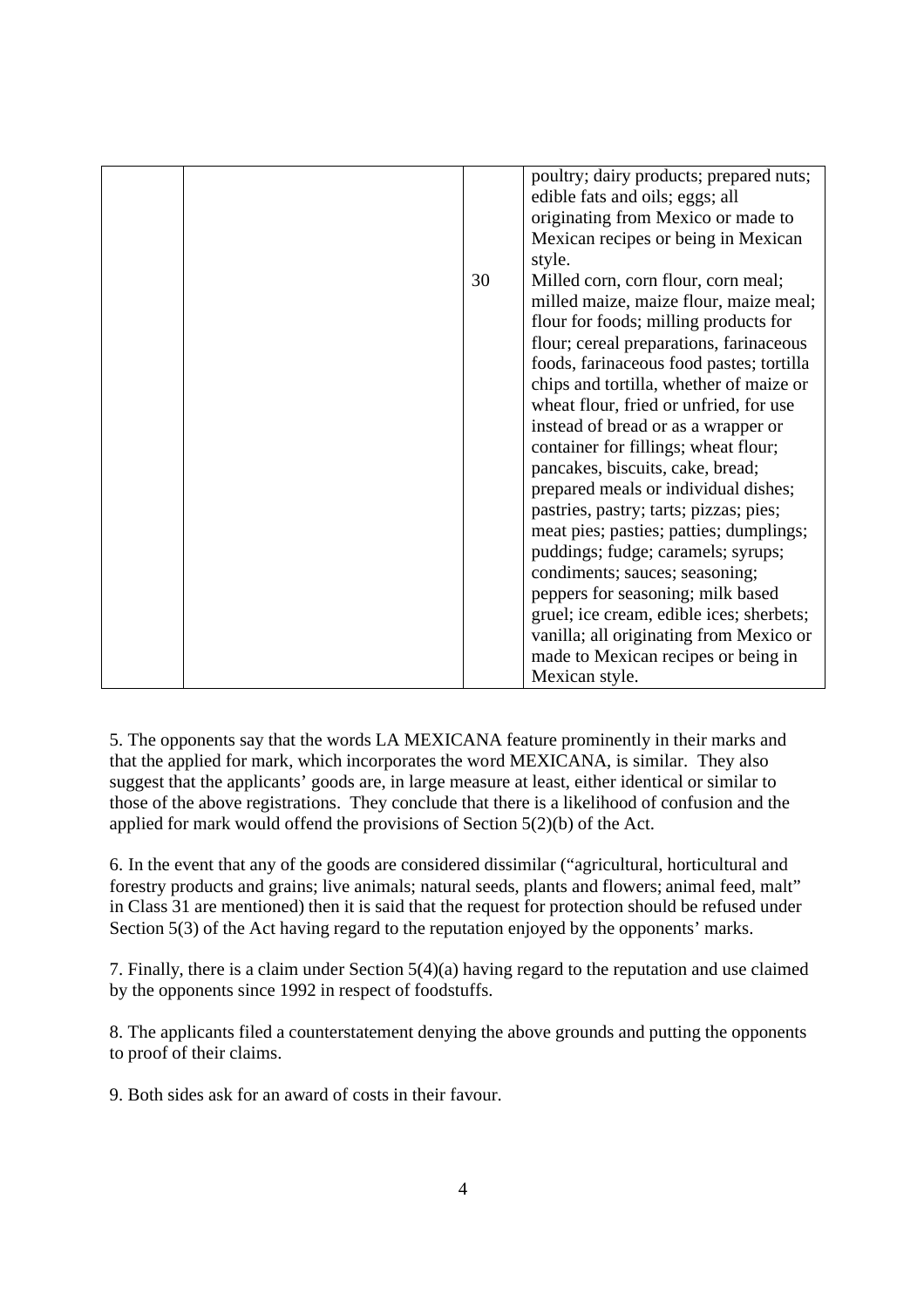10. Both sides filed evidence. In accordance with current practice the case papers were reviewed by a Hearing Officer at the conclusion of the evidence rounds. He wrote to the parties on 7 October 2003 expressing the view that the objection based on Section 5(2)(b) was likely to be determinative of these proceedings and indicating that in his view the matter could be decided on the basis of the statutory provisions and the relevant jurisprudence without the need for oral submissions. The parties were nevertheless reminded of their right to be heard or to offer written submissions. In the event, neither side has asked to be heard but written submissions have been received from Forrester Ketley on behalf of the opponents (their letter of 5 December 2003). I note too that this letter appears to accept the Hearing Officer's preliminary view that the Section 5(2) ground is likely to be determinative of the outcome of the case. Acting on behalf of the Registrar and with the above material in mind I give this decision.

# **DECISION**

11. I believe the Hearing Officer who reviewed this case was right to suggest that the Section 5(2) ground is likely to be determinative of the matter. The relevant Section of the Act reads:

"5.-(2) A trade mark shall not be registered if because -

- (a) it is identical with an earlier trade mark and is to be registered for goods or services similar to those for which the earlier trade mark is protected, or
- (b) it is similar to an earlier trade mark and is to be registered for goods or services identical with or similar to those for which the earlier trade mark is protected,

there exists a likelihood of confusion on the part of the public, which includes the likelihood of association with the earlier trade mark."

Sub paragraph (b) applies here.

12. I have been referred to and accept that I must take into account the guidance provided by the European Court of Justice via *Sabel BV v. Puma AG* [1998] E.T.M.R. 1, *Canon Kabushiki Kaisha v. Metro-Goldwyn-Mayer Inc* [1999] R.P.C. 117, and *Lloyd Schuhfabrik Meyer & Co GmbH v Klijsen Handel B.V.* [2000] F.S.R. 77.

13. The registrations relied on by the opponents are all earlier trade marks within the meaning of Section 6(1)(a) of the Act. In principle I must compare each of the marks and associated goods with the mark and goods applied for. Nos. 1477556 and 1578949 show the words LA MEXICANA set within an oval device which is itself part of what is probably a label with a bold background pattern. Visually the words form a relatively small part of the whole. In contrast No. 2125798 is for the words LA MEXICANA on their own. As it is the words (or more particularly the word MEXICANA) on which the opponents rely I consider the latter registration to offer them their best chance of success. I should also add that No. 2125798 is a multi-class registration which reproduces and consolidates the specifications of the other two registrations.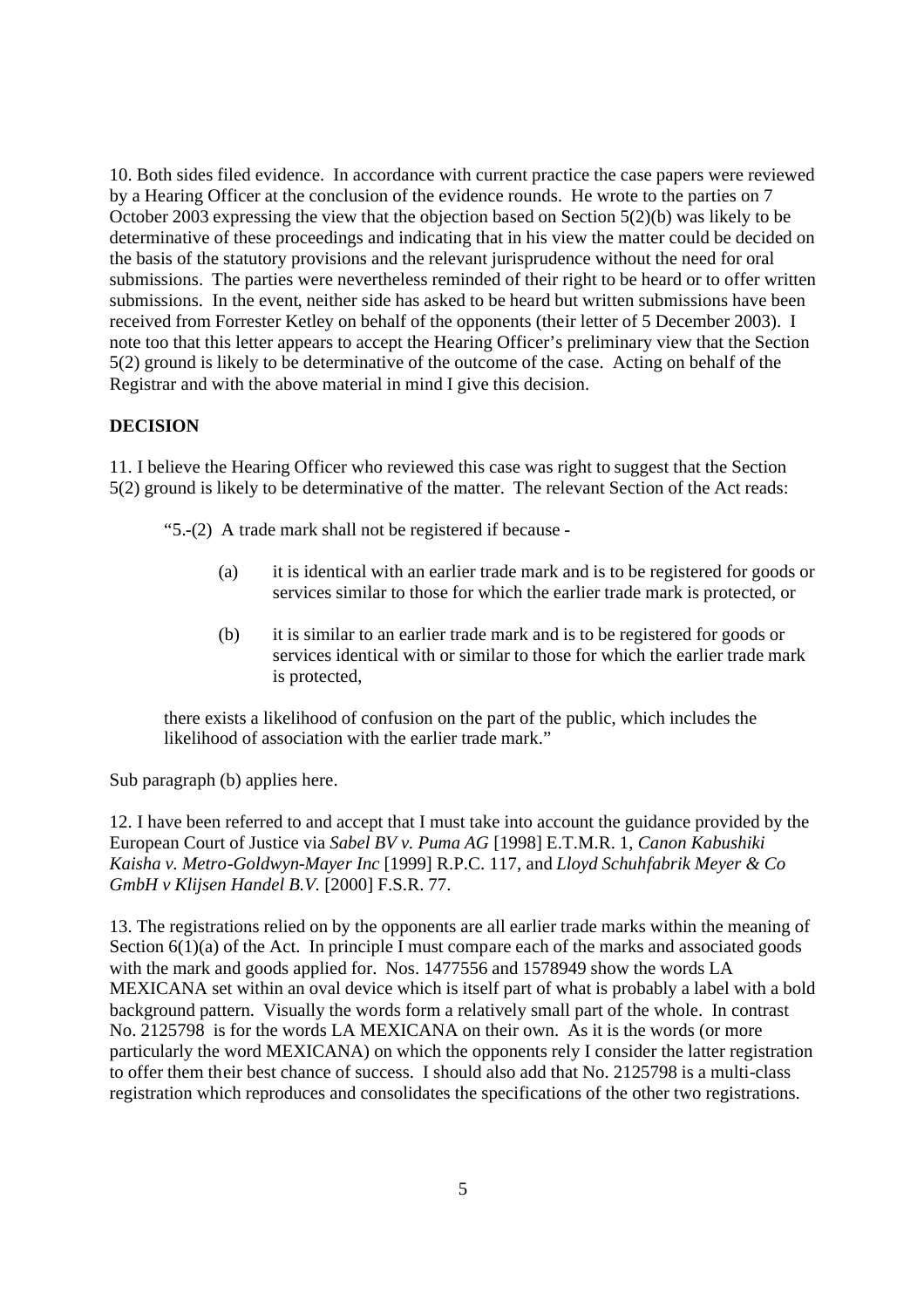#### **Comparison of goods**

14. The parties' submissions have concentrated in large measure on a consideration of the respective marks. There is little in the way of detailed analysis of the goods. That is not altogether surprising in the circumstances of this case. A cursory review of the Class 29 and 30 specifications will reveal that identical goods are involved. The applicants concede that this is the case (witness statement of Robert James Hawley, paragraph 18). The opponents, for their part, anticipate that certain of the applicants' goods in Class 31 may not be similar to the goods of their own earlier trade marks. Between these extremes there are likely to be a number of items which are susceptible to argument as to whether they are similar in the context of the established criteria set down in the *Canon* case. I do not find it necessary to resolve this middle ground at this point.

#### **Distinctive character of the respective marks**

15. The distinctive character of the respective marks is a factor that must be taken into account (*Sabel v Puma*, paragraph 23). Furthermore there is a greater likelihood of confusion where the earlier trade mark has a highly distinctive character either per se or because of the use that has been made of it (*Sabel v Puma*, paragraph 24).

16. The distinctiveness of a mark must also be assessed in the context of the goods for which it is applied for or registered and by reference to the way it is perceived by the relevant public (European Court of First Instance Case T-79/00 *Rewe Zentral v OHIM (LITE)*. The opponents' mark is LA MEXICANA. It is recorded that "the mark consists of South American Spanish words meaning "The Mexican Woman"". The opponents' goods are qualified as being "all originating from Mexico or made to Mexican recipes or being in Mexican style". Clearly the mark will be taken to allude to the Mexican theme of the goods. But the mark is not MEXICAN. If it was it would have been wholly descriptive. The presence of LA and the final A takes the mark beyond a purely descriptive word. What is not clear is how the average consumer would see the mark. Would the average consumer understand that the mark means 'The Mexican Woman'? There is no evidence to suggest that there would be any significant level of awareness of such a meaning amongst potential purchasers of the goods even though some may identify LA as the definite article. In these circumstances I am of the view that for most people the mark will be taken to allude to the nature of the underlying goods but with the precise meaning of the mark remaining somewhat obscure. On that basis the mark can be said to enjoy a moderate degree of distinctive character but I would put it no higher than that.

17. The opponents have filed evidence of use which I assume is intended in part to support a claim to an enhanced distinctive character for their mark. The primary evidence comes from John Brennan, a Director of La Mexicana Quality Foods Ltd. The main points to emerge from his witness statement are that:

- the company has been selling a range of Mexican foodstuffs since 1986;
- turnover in the last five years has been in the region of  $£2-£2.5$  million per annum;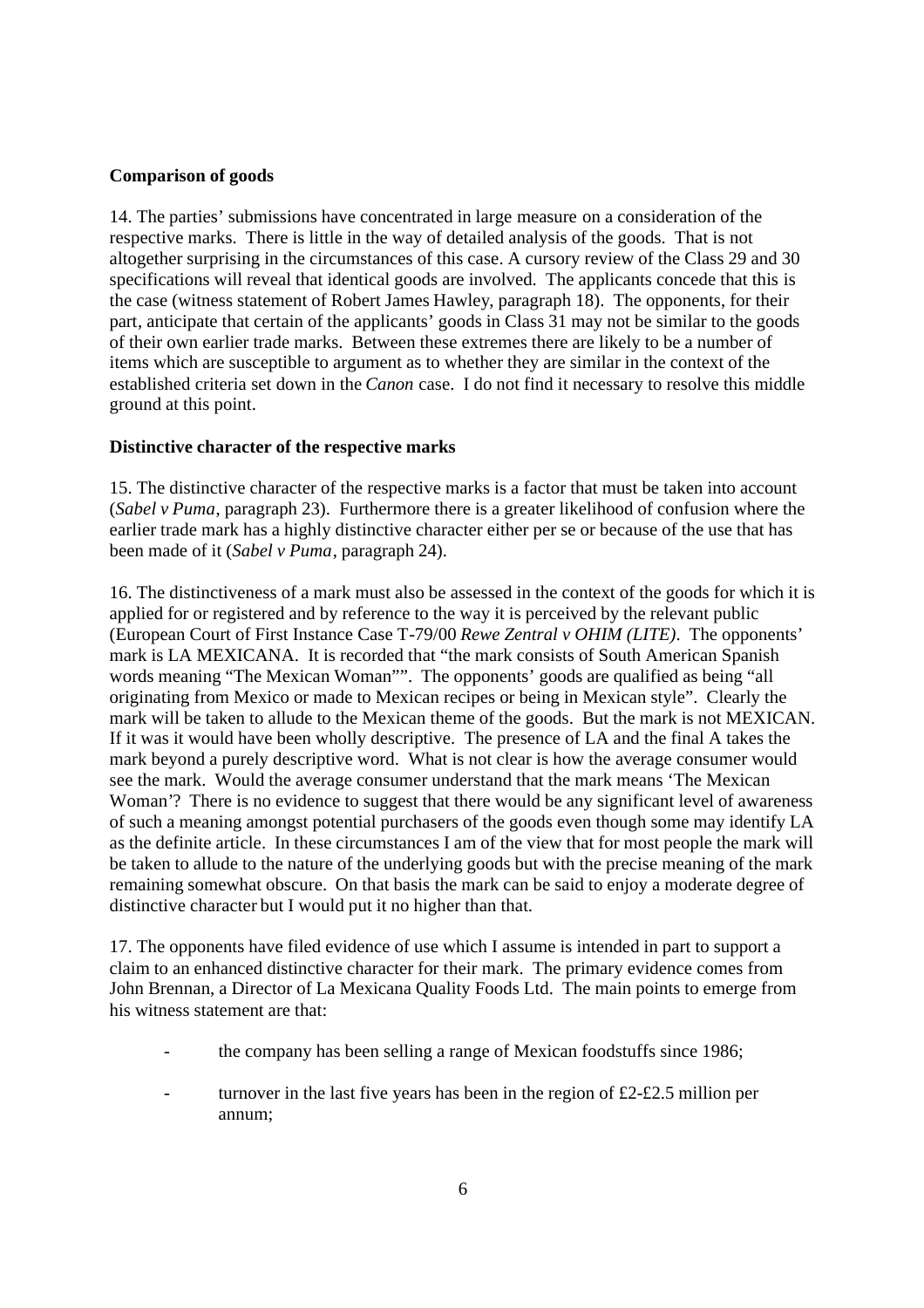- advertising has taken place in e.g. supermarket magazines;
- the goods have been promoted at various UK and European food exhibitions;
- advertising expenditure has been in the  $£25-f50,000$  range over the past few years;
- the goods are sold to leading supermarket chains, food service companies and the industrial sector.

18. Exhibits JB2 to 5 have been supplied in support of the above – these being a selection of packaging, recipe cards, price lists, photographs of an exhibition stand and a Tesco magazine advertisement.

19. The evidence has been heavily criticised in a witness statement filed by Robert James Hawley, the applicants' trade mark adviser. Mr Hawley's main points are that much of the material is undated; that the use of LA MEXICANA is in a label logo (but not the form of the registered marks) and is in essence the opponents' company name; that there are few instances of use of the mark in relation to goods; that the turnover figures are not said to relate to the UK only; and that the exhibition photographs may not represent UK use (in fact I understand they were taken at an exhibition in Germany albeit that it is said to attract visitors from the UK).

20. There is force to some of these criticisms. Much of the evidence is not dated and shows use on a limited range of goods (mainly tortillas and wraps though I accept that the product list at JB2 refers to a somewhat wider range of goods). No breakdown of the turnover figure is given which might help to cast light on whether an enhanced reputation might exist in relation to specific products. The mark LA MEXICANA is used either on its own or as part of a simple label device with or without the addition of the words 'Quality Foods'. I take the view that the applicants' criticism (that it is in effect use of the company name) is misplaced in this regard. The overall impression is that there is an established business of moderate size but that there is simply insufficient substantiating detail to reach an informed view as to the nature and extent of the opponents' reputation. In *DUONEBS Trade Mark* BL O/048/01 Mr S Thorley QC, sitting as the Appointed Person, in dealing with the question of the reputation attaching to a mark said:

"In my judgment, I believe what the ECJ had in mind was the sort of mark which by reason of extensive trade had become something of a household name so that the propensity of the public to associate other less similar marks with that mark would be enhanced. I do not believe that ECJ was seeking to introduce into every comparison required by Section 5(2), a consideration of the reputation of a particular existing trade mark."

21. I do not consider that I can come to the conclusion that the opponents' mark enjoys an enhanced reputation as a result of the use made of it and certainly not in relation to the full range of goods for which it is registered. If the opponents wished to make a claim for such a reputation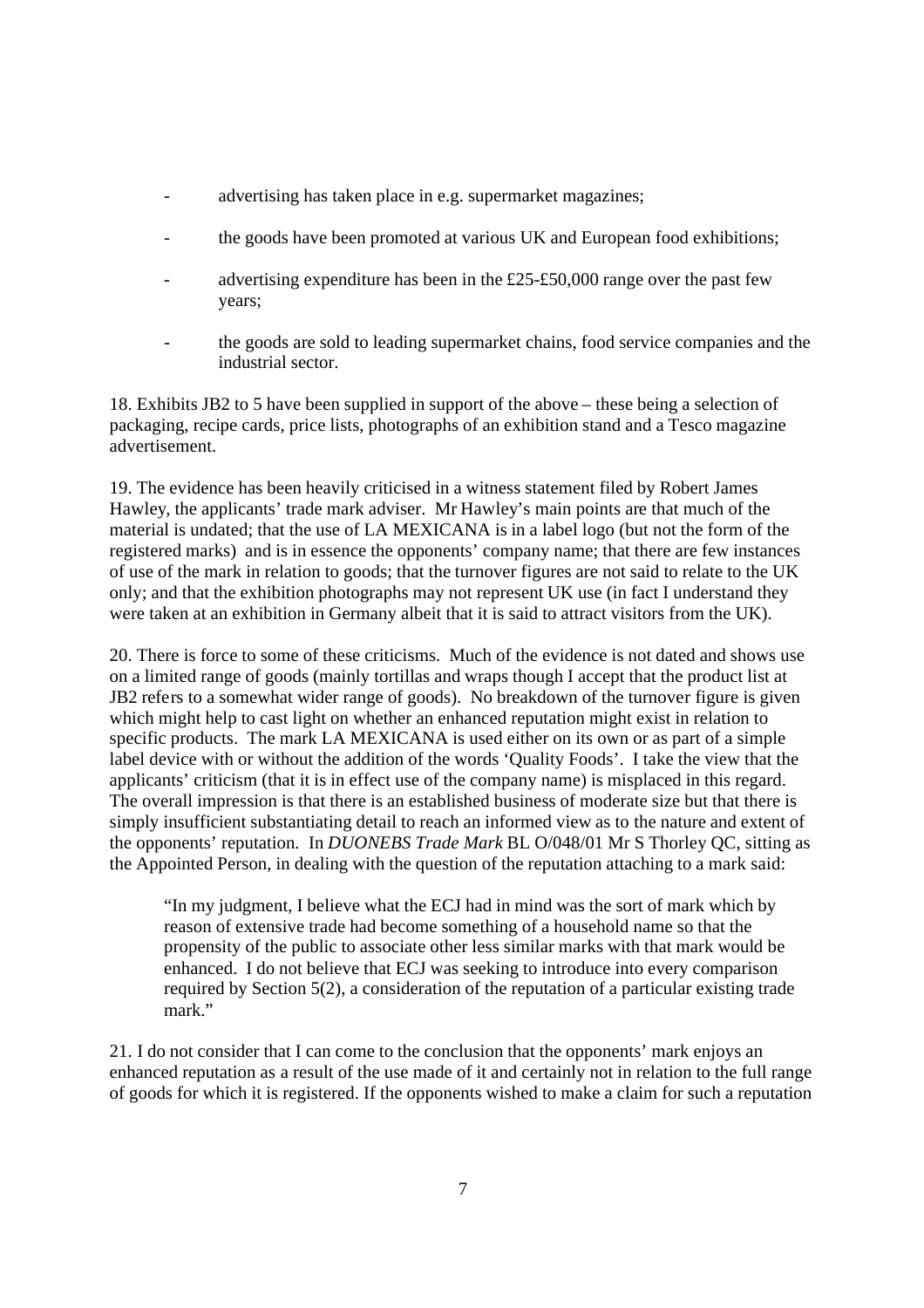in relation to a narrower range of products then it was incumbent on them to supply disaggregated and specific evidence addressing that claim.

22. Turning to the applied for mark, it is a complex mark consisting of the words CANTINA MEXICANA with the first word in arching dark orange lettering set against a sun device and MEXICANA in white lettering on a black banner. To either side of the sun device are a device of a cactus and a sitting figure wearing a sombrero. These latter are fairly commonplace images associated with Mexico or things Mexican and contribute in a modest way only to the overall distinctive character of the mark. The mark is also subject to the colour claim referred to above. Consumer perception and recognition is likely to focus on the words CANTINA MEXICANA and the overall get-up of the mark. I regard the totality as being possessed of a reasonably high degree of distinctiveness.

23. There is, additionally, a witness statement from Mr W.A.P. F. L. de Wit, Director/President of the applicant company. He gives evidence of use in the UK since 1996 but the turnover figures are extremely small and no supporting exhibits have been supplied. This evidence does not take matters any further forward.

#### **Comparison of marks**

24. The visual, aural and conceptual similarities of the marks are to be assessed by reference to the overall impressions created by those marks, bearing in mind their distinctive and dominant components (*Sabel v Puma*, paragraph 23).

25. The opponents in their written submissions suggest that, whilst the applicants' mark contains a number of details, it clearly shows MEXICANA as a central and prominent feature. They say that it is possible that the average consumer will retain the word MEXICANA as an essential feature of the mark and that the different meanings between the marks claimed by the applicants (see below) would not necessarily be recognised in the UK. I note too that it is suggested the sun device appearing in the applied for mark is not dissimilar in shape to the oval device forming part of the opponents' marks as registered under Nos. 1477550 and 1578949. However, I can see little merit in such a claim.

26. The applicants' submissions (contained in Mr Hawley's evidence) point to the composite nature of their mark and the fact that the words CANTINA MEXICANA will be understood by the relevant public as referring to either a restaurant or bar-restaurant specialising in Mexican cuisine (the point is not expressly explained but I assume it rests on CANTINA being perceived as being akin to 'canteen'). On that basis, it is said that mark has a conceptual significance of its own which is different from LA MEXICANA meaning the Mexican woman.

27. Clearly the element MEXICANA is a feature of both marks. It is the dominant element in the mark LA MEXICANA and a visually prominent element in the applied for mark. It is equally clear that overall there are significant visual differences between the respective marks that is to say both the opponents' LA MEXICANA and device marks and the word only form. Much therefore, depends on consumer perception of the significance of, and importance attaching to, the presence of the common element.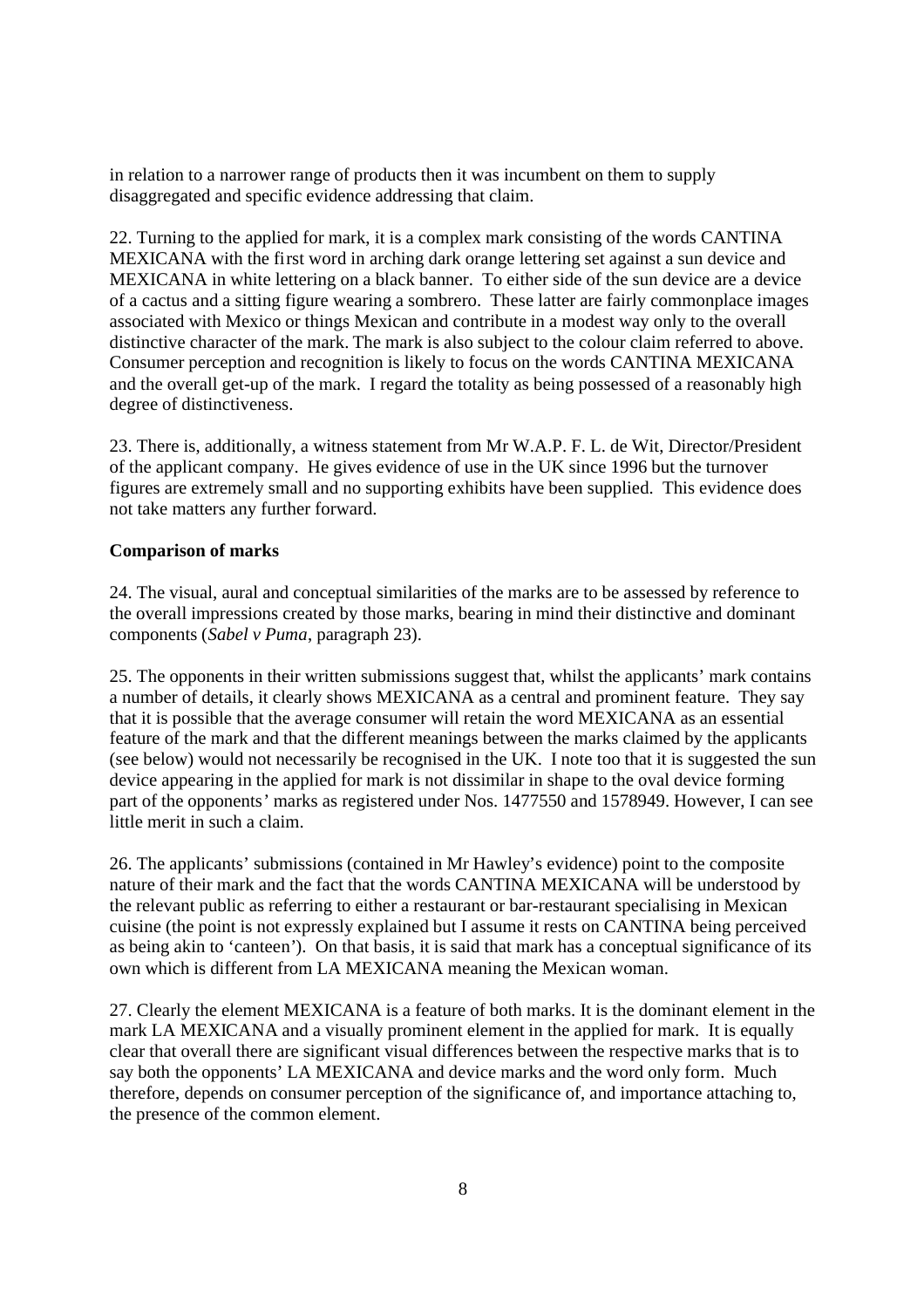28. The applicants' submissions focus on what they consider to be the different ideas conveyed by the marks. The issue is perhaps better approached from the standpoint of consumer perceptions. I have already indicated I am not persuaded that consumers would understand LA MEXICANA to mean the Mexican woman. They may understand LA to be the definite article in which case MEXICANA would (subconsciously at least) be understood to be a noun but the precise meaning might be elusive.

29. By contrast the word MEXICANA appearing in conjunction with CANTINA is more likely in my view to be seen as subordinate, adjectival (and descriptive) usage. There are sufficient visual and phonetic similarities between CANTINA and the English word canteen that the allusion to an eating establishment will not be lost on consumers. Alternatively, if that is overstating the position, CANTINA would be treated as a meaningless word (but one which would thereby have an even stronger claim to be a distinctive component within the mark). Either way MEXICANA would in my view be seen as qualifying element.

30. In *10 Royal Berkshire Polo Club Trade Mark* [2001] RPC 32 Mr G Hobbs QC, sitting as the Appointed Person, in a case involving the *Polo Lauren Company* as opponents said:

"The word POLO functions adjectivally in the context of the applicant's mark whereas the opponent's earlier trade mark registrations envisage use of the word POLO in a manner that would, most likely, be perceived as a noun. Adjectival use of a word is distinguishable from use of the same word as a noun and the resulting differences of perception may be sufficient to preclude a likelihood of confusion cf *The European Ltd v. The Economist Newspaper Ltd* [1998] F.S.R. 283, CA, at page 293 per Hobhouse L.J. I think that is the case here. In my view the semantic content of the marks in issue is (and was at the relevant date) insufficiently similar or analogous to give rise to the mistaken belief that POLO brand toiletries and ROYAL BERKSHIRE POLO CLUB toiletries come from the same undertaking or economically-linked undertakings."

31. Some care is needed with analogies of this kind particularly where foreign language words are involved. But I think it is entirely likely that, in the context of Mexican foodstuffs, the word MEXICANA will be seen as descriptive adjectival use in the CANTINA MEXICANA mark. For somewhat different reasons to the applicants I find that this points to a low degree of conceptual similarity between the marks (save in so far as both may be said to allude to the nature of the underlying goods).

32. Finally, I should briefly comment on aural similarity. The graphical elements of the applicants' mark are unlikely to play a part in oral/aural use. The comparison is, therefore, likely to be between LA MEXICANA and CANTINA MEXICANA. The presence of the common element results in some similarity but there is no basis for thinking that the other elements of, and differences between, the marks will go unnoticed.

33. There is one further piece of evidence that I have not so far mentioned. This is a witness statement by Barry Margolis, the Chairman of Apple Pan Ltd. He gives evidence to the effect